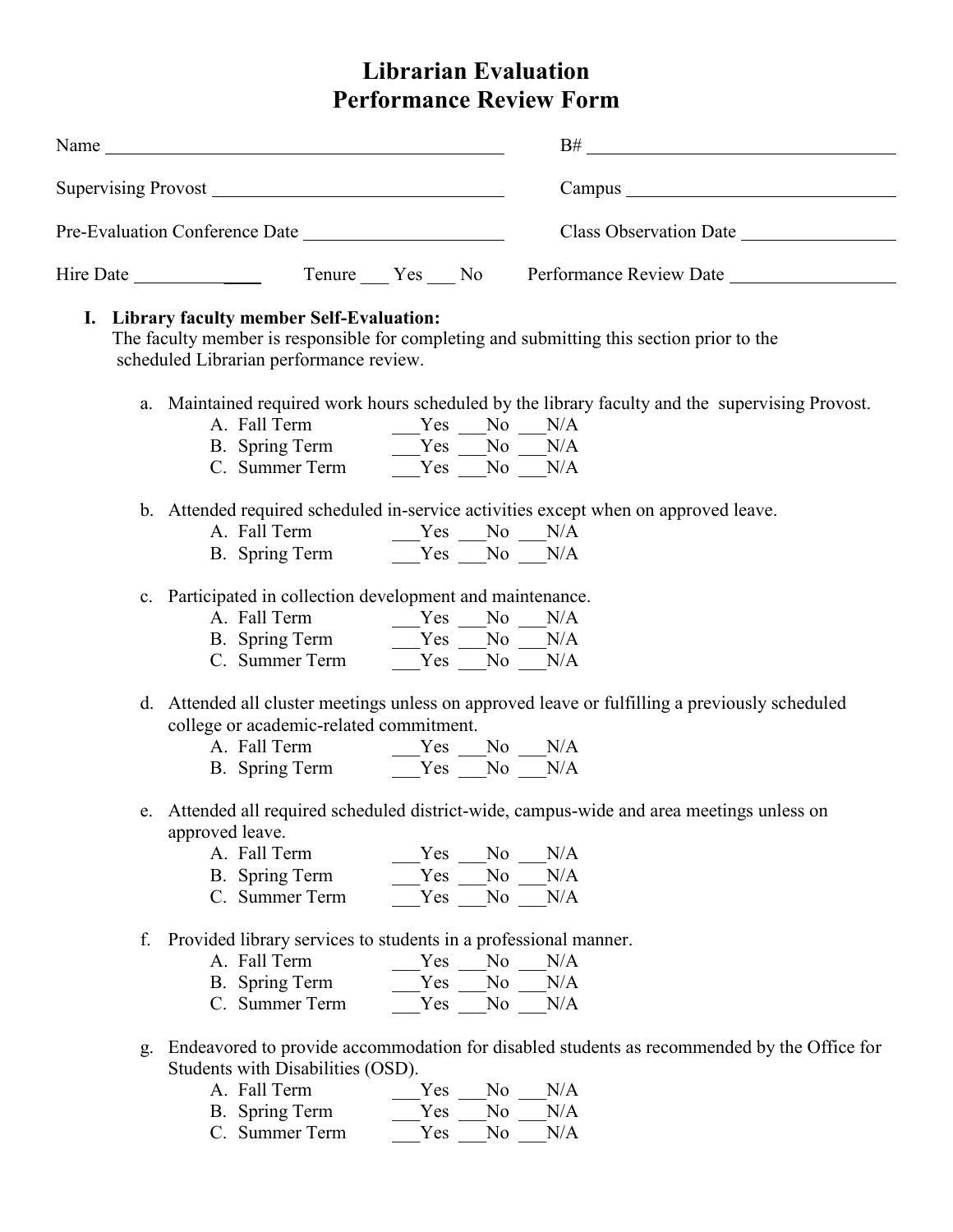h. Attended graduation unless excused or on approved leave.

| A. Fall Term   |  | $Yes$ No N/A |
|----------------|--|--------------|
| B. Spring Term |  | $Yes$ No N/A |

The following questions should be completed only if the library faculty is teaching a course or part of a course.

i. Distributed or posted the syllabus to students by the end of the second week of class and submitted a copy to the supervising administrator or Provost.

| A. Fall Term   | Yes | No.  | N/A |
|----------------|-----|------|-----|
| B. Spring Term | Yes | No.  | N/A |
| C. Summer Term | Yes | - No | N/A |

j. Attended all scheduled classes except when on approved leave.

| A. Fall Term   | Yes - | N <sub>0</sub> | N/A |
|----------------|-------|----------------|-----|
| B. Spring Term | Yes - | No.            | N/A |
| C. Summer Term | Yes.  | N٥             | N/A |

- 
- k. Participated in developing, revising and implementing a course.  $Yes$  No  $N/A$ B. Spring Term  $\frac{1}{\sqrt{2}}Y$ es  $\frac{1}{\sqrt{2}}N/A$ 
	- C. Summer Term  $\frac{1}{\sqrt{2\pi}}$  Yes  $\frac{1}{\sqrt{2\pi}}$  N/A

**By completing this section, I affirm that I have met the primary and other responsibilities as contained in the faculty contract.**

**Faculty signature Print name Date** 

#### **II. Library Faculty Development and Self-Assessment**

The library faculty member is responsible for completing this section prior to the scheduled Librarian performance review or by April 1st, whichever comes first. This section may be completed either on paper or using the Faculty Portfolio via Banner. Dates, minutes of college meetings and proof of attendance/CEUs may be required.

a. Campus, college, cluster or other BCC-related committees:

b. Community or professional projects: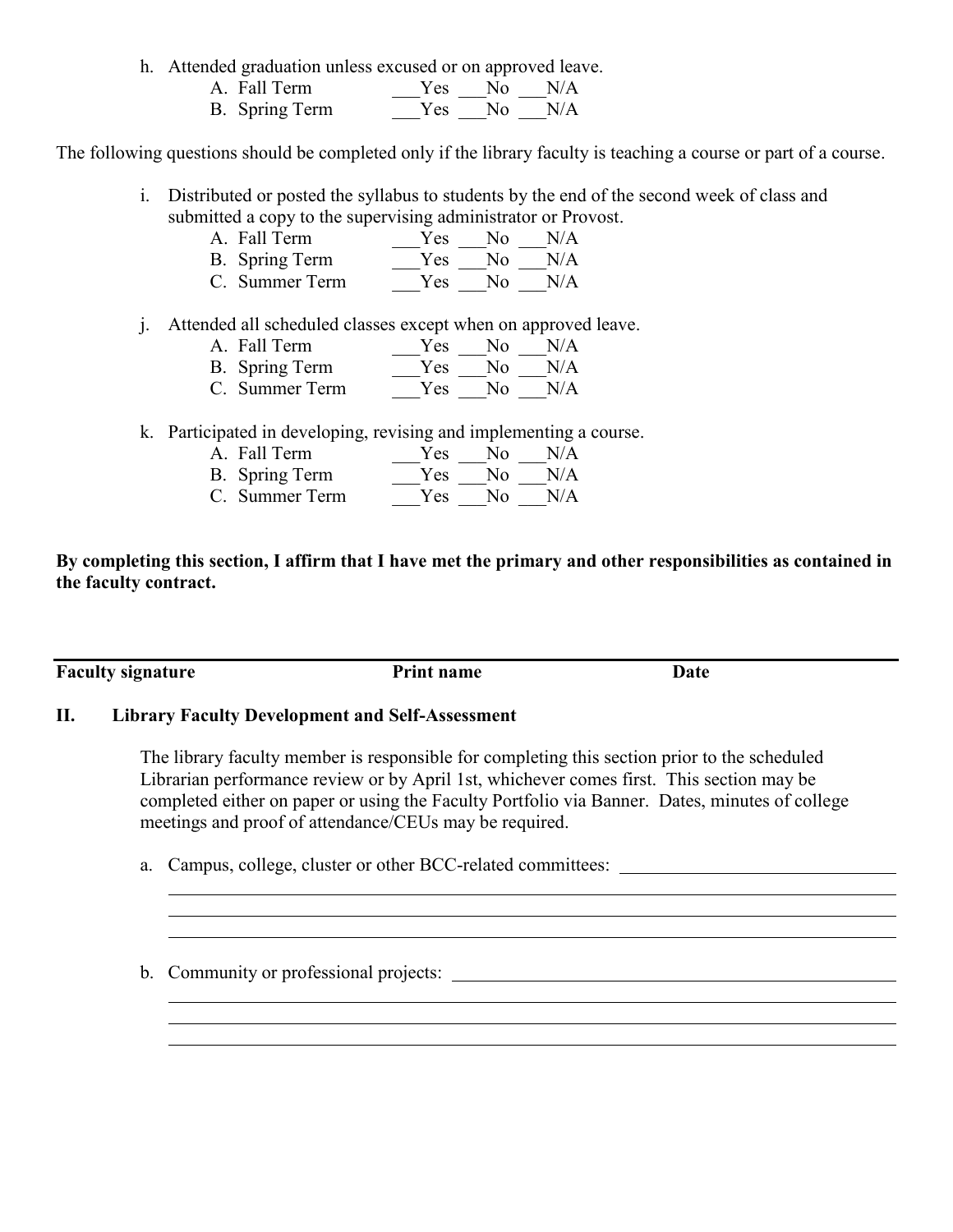|    | c. Professional organizations, publications, or presentations of scholarly or professional work:<br>,我们也不会有什么。""我们的人,我们也不会有什么?""我们的人,我们也不会有什么?""我们的人,我们也不会有什么?""我们的人,我们也不会有什么?""我们的人                                                                                                                                                                                                                                                                                                 |
|----|--------------------------------------------------------------------------------------------------------------------------------------------------------------------------------------------------------------------------------------------------------------------------------------------------------------------------------------------------------------------------------------------------------------------------------------------------------------------------------------|
|    | ,我们也不会有什么。""我们的人,我们也不会有什么?""我们的人,我们也不会有什么?""我们的人,我们也不会有什么?""我们的人,我们也不会有什么?""我们的人<br>d. Attendance at professional meetings, continuing education credits, graduate level courses: _____<br>,我们也不会有什么。""我们的人,我们也不会有什么?""我们的人,我们也不会有什么?""我们的人,我们也不会有什么?""我们的人,我们也不会有什么?""我们的人                                                                                                                                                                                                          |
| e. | Instructional development such as enhanced teaching strategies, new course development, WIDS                                                                                                                                                                                                                                                                                                                                                                                         |
| f. | ,我们也不会有一个人的人,我们也不会有一个人的人,我们也不会有一个人的人,我们也不会有一个人的人。""我们的人,我们也不会有一个人的人,我们也不会有一个人的人,                                                                                                                                                                                                                                                                                                                                                                                                     |
|    | The following section is to be completed by the supervising Provost or designee prior to the post-<br>observation meeting:<br>a. The faculty member posted and maintained scheduled hours as required for maintenance of<br>library coverage during posted hours within limitations specified by the contract and as approved<br>by the supervising Provost or designee.<br>$Yes$ No $N/A$<br><b>b.</b> The faculty member maintained required credentials for their subject matter. |
|    | $Yes$ No $N/A$<br>c. The faculty member attended all discipline and curriculum cluster meetings that did not interfere<br>with their teaching schedules or approved leave times.                                                                                                                                                                                                                                                                                                     |
|    | $Yes$ No $N/A$<br>d. The faculty member participated in campus-wide and college-wide committees when appointed<br>and attended all meetings that did not interfere with their library coverage schedules or approved                                                                                                                                                                                                                                                                 |
| e. | leave times.<br>$Yes$ No $N/A$                                                                                                                                                                                                                                                                                                                                                                                                                                                       |
|    | The faculty member attended all in-service days that did not interfere with approved leave times.<br>$Yes$ No $N/A$                                                                                                                                                                                                                                                                                                                                                                  |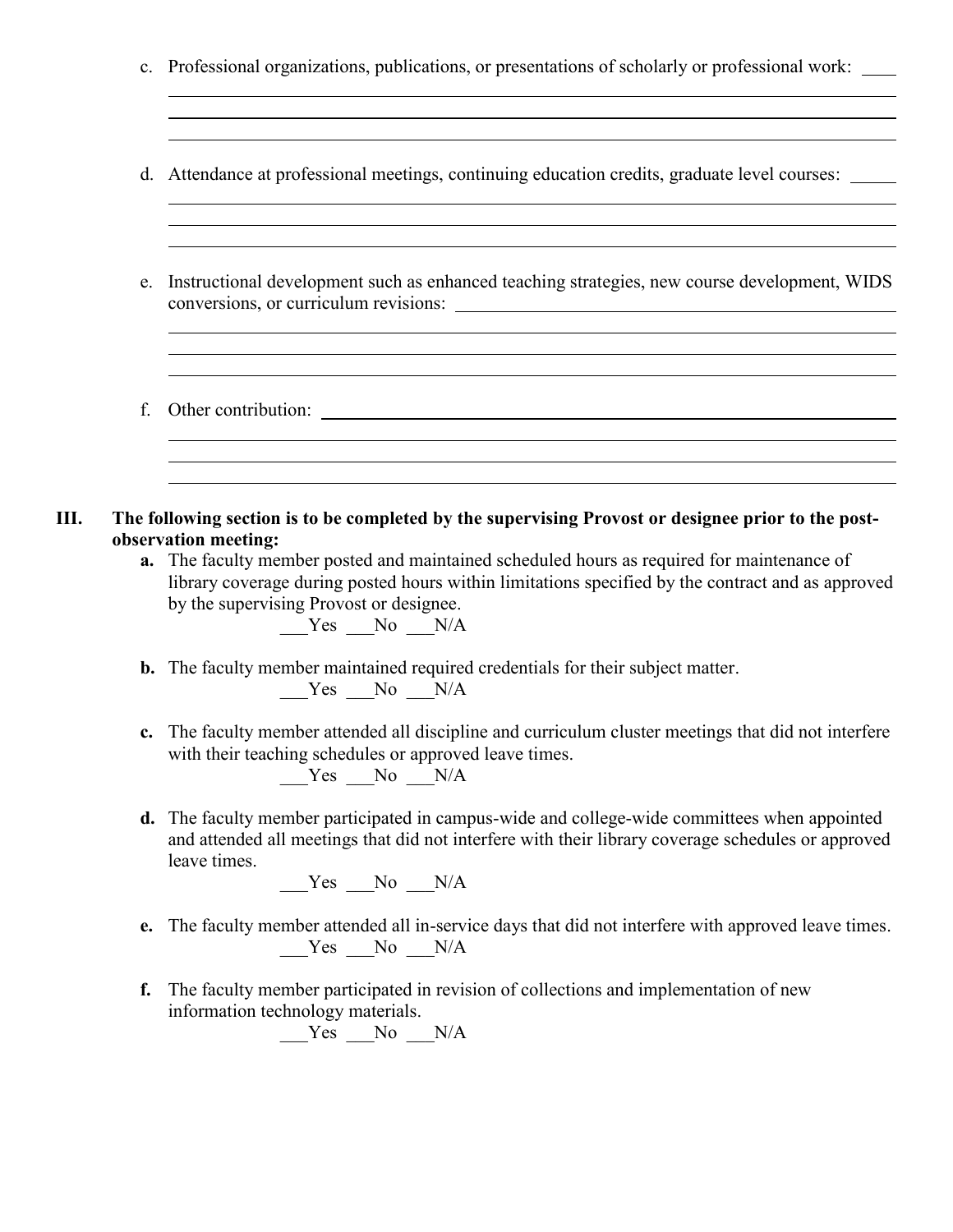| <b>Comments:</b> |  |
|------------------|--|
|------------------|--|

**IV. List the Goals from the Previous Evaluation and to what degree each was achieved.**

**Comments:** 

**V. Goals for the Upcoming Academic Year (to be filled out jointly by the Provost and the faculty member):**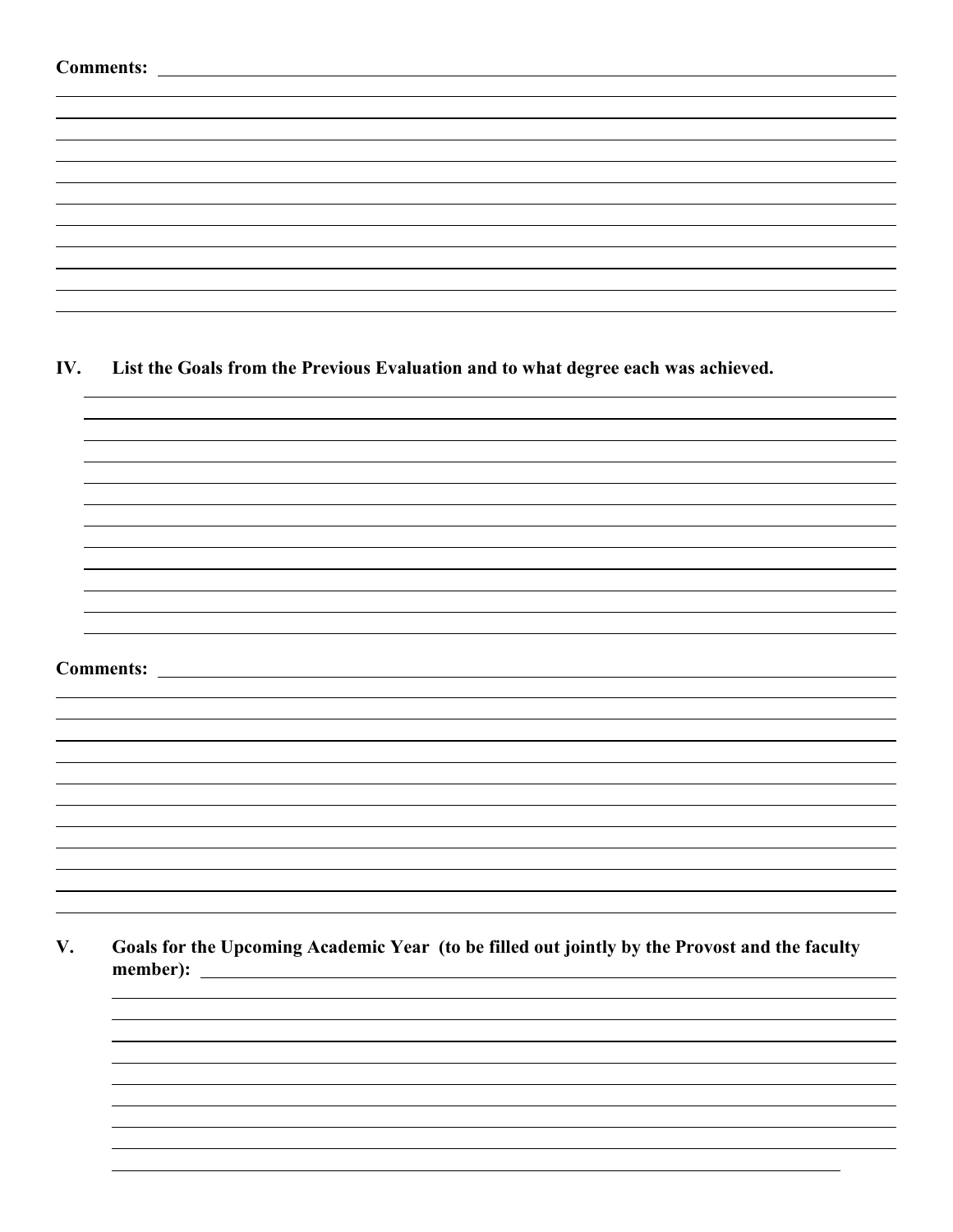- **VI. Formal Observation (to be conducted by the supervising Provost or designee) – The library faculty member:**
	- a. Was enthusiastic during presentations to the students  $Yes$  No  $N/A$

**b.** Accommodated students with disabilities when provided with notice by the student and the OSD  $Yes$  No  $N/A$ 

- **c.** Demonstrated knowledge of the library facilities  $Yes$  No  $N/A$
- **d.** Demonstrated knowledge of information science  $Yes$  No  $N/A$
- **e.** Demonstrated knowledge of the library technologies immediately available to students  $Yes$  No  $N/A$
- **f.** Used germane and clearly understood handouts, multimedia presentations or other materials  $Yes$  No  $N/A$
- **g.** Answered student's questions clearly  $Yes$  No  $N/A$
- **h.** Made the orientation or activity relevant to the students' needs  $Yes$  No  $N/A$
- i. Communicated clearly Yes No N/A
- j. Was well prepared and organized Yes No N/A
- k. Treated students with respect  $Yes$  No  $N/A$

**Comments:**